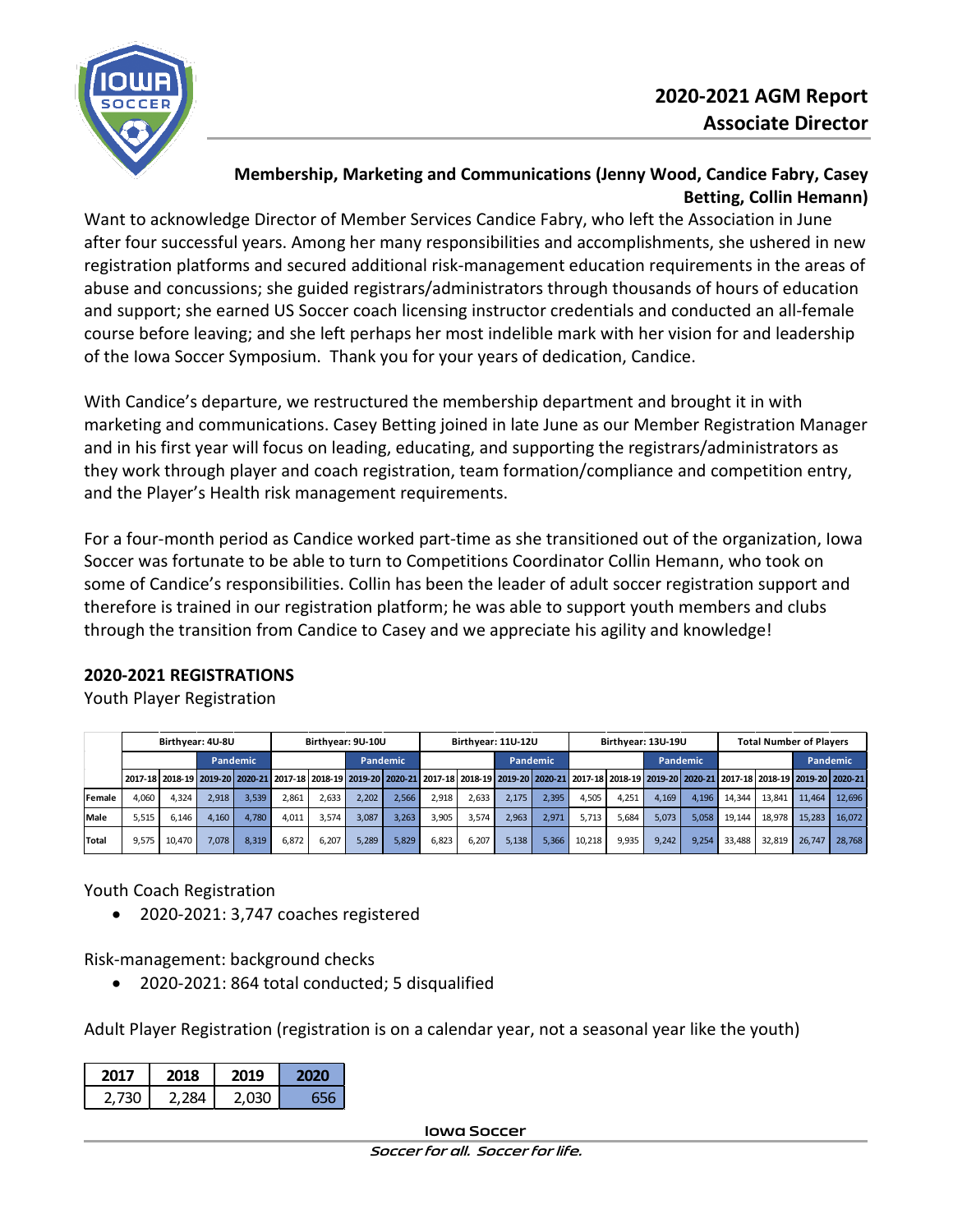

## **2020-2021 NOTABLES**

2021 Regional and National Presidents Cups

- PSC Iowa (Cedar Rapids) 15 Boys won the Midwest Region Presidents Cup in June; advanced to the National Presidents Cup in July at Cownie Soccer Park (Des Moines)
- PSC Iowa 15 Boys finished third at National Presidents Cup
- Had two players named to the Top 11
- Gavin Lewis was named the Most Outstanding Player of the 15 Boys division at National Presidents Cup

Partner Hosts

- Iowa Soccer and our staff worked as partner hosts of three large-scale events in 2020-2021.
	- $\circ$  Keeper Wars Ink, a new, national 1v1 goalkeeper competition; host responsibilities headed by Director of Competitions Craig Winger (held at Spring Creek in Altoona)
	- $\circ$  US Youth Soccer National Presidents Cup; host responsibilities headed by Director of Competitions Craig Winger (held at Cownie Soccer Complex in Des Moines)
	- $\circ$  US Adult Soccer Region II Tournament of Champions; host responsibilities headed by Competitions Coordinator Collin Hemann (held at TBK Bank Sports Complex in Bettendorf)

Annual Member Awards

- At the Iowa Soccer Virtual Symposium in February, we celebrated members who were recognized and nominated by their peers, and chosen by Iowa Soccer, in Coach of the Year, Administrator of the Year, and Volunteer of the Year categories.
	- o Jazmine Edwards (Northwest Iowa Soccer Club); Jamie Young (Mason City Soccer Club); Breanna Haberl-Kellogg (VSA); Jeff Monteith (New Hampton Parks & Rec)

Member Engagement

- The new member engagement platform was launched with focus group and think tanks beginning meetings in late Fall 2020. The groups were tabled when in January Dan launched an Iowa Soccer State League group to deal with the league/membership dilemma that resulted in clubs exiting membership with Iowa Soccer.
- With a new-look membership and reimagined State League this fall, a fall 2021 club leadership survey is being used to assist in reshaping engagement mechanisms going forward.

Iowa Soccer's headquarters

• Pandemic and membership financial challenges coincided with the end of our sublease in January 2021, prompting a search for a new office space that would result in reduced expense for the organization. In late January 2021 we downsized from 2,700 square feet to about 300 square feet of private offices with access to large and small meeting rooms at a shared office concept. Total monthly expenses were reduced by \$1,400 through the 12-month lease. Appropriateness of space, and current expenses vs. revenue being assessed late fall to determine next steps.

Iowa Soccer's Share the Love, Powered by Score Sports Program

• In our second of three years of annual \$10,000 in-kind donations from Score Sports, we were able to "share the love" with donations to six organizations in 2020-2021.